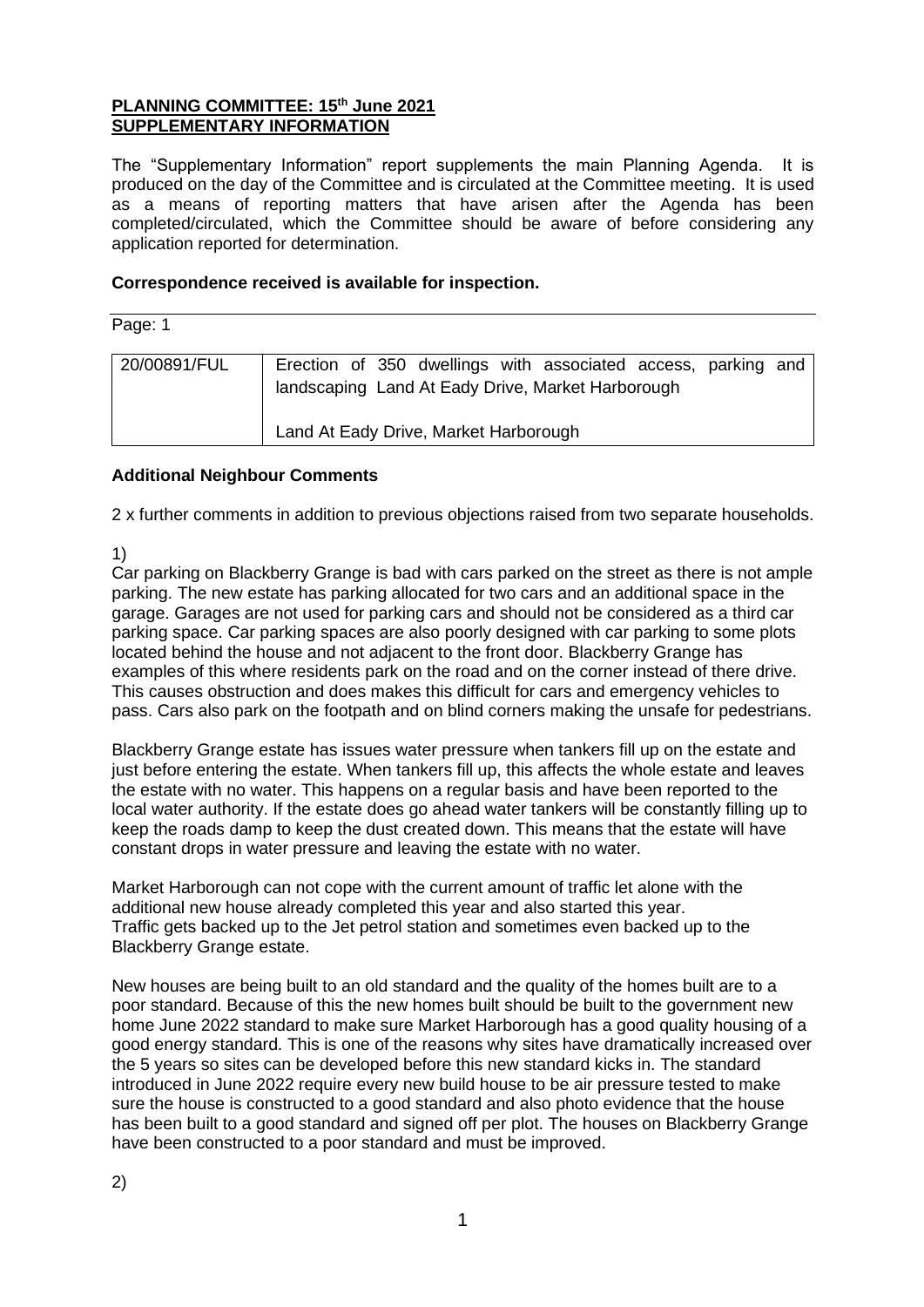Further to my objection comments in regard of the above planning application, I attach a photograph of the public open space as you enter the development to show how long the grass gets before the gardening contractors attend. I would estimate they cut the grass once every two months. Also attached are two photos to demonstrate the issue we have with water pressure when tankers fill up. Photo 1 is normal and photo 2 is when the tanker is filling up.





Please can I ask that if planning permission is granted that a condition is imposed to ensure Persimmon addresses the issue with the incorrect small diameter water main pipes that were installed on Blackberry Grange phase 1 ahead of any construction work on phase 2? My worry is that households on phase 1 will be affected more frequently when the mains are extended to supply phase 2 and there will be more tankers filling up with water.

Case Officer comment:

- Highways are satisfied with the car parking provision proposed.
- Traffic impact as a result on the development is discussed within the report
- SAP Regulations are a building control matter.
- The LPA can not request the Applicant as part of this current application to rectify an existing problem on the adjacent site. Furthermore, the dimensions of the water main pipe installed on site would have been agreed by the water authority/building regulations. Notwithstanding this a Note to Applicant is suggested asking the Applicant o look into the matter.
- Unfortunately, the LPA have no landscape management plan or similar to enforce in relation to the grass cutting on the adjacent site.

#### **1 x new objection**

1. Increased traffic on to and off the A508 at an already busy traffic island.

2. 350 new dwellings is a significant number of extra people putting a strain on existing under resourced infrastructure eg GP surgeries and schools. Harborough needs to address this with more than a one off payment to the existing GP practices and schools in the area. 3. Additional pressure on the wider local road network. The Northampton Road in to Harborough and the area of the High Street, St Mary's Road and Coventry Road are already heavily congested at peak times and increasingly through out the day. The pressure of additional vehicles will further increase this, raise pollution and reduce air quality in the town.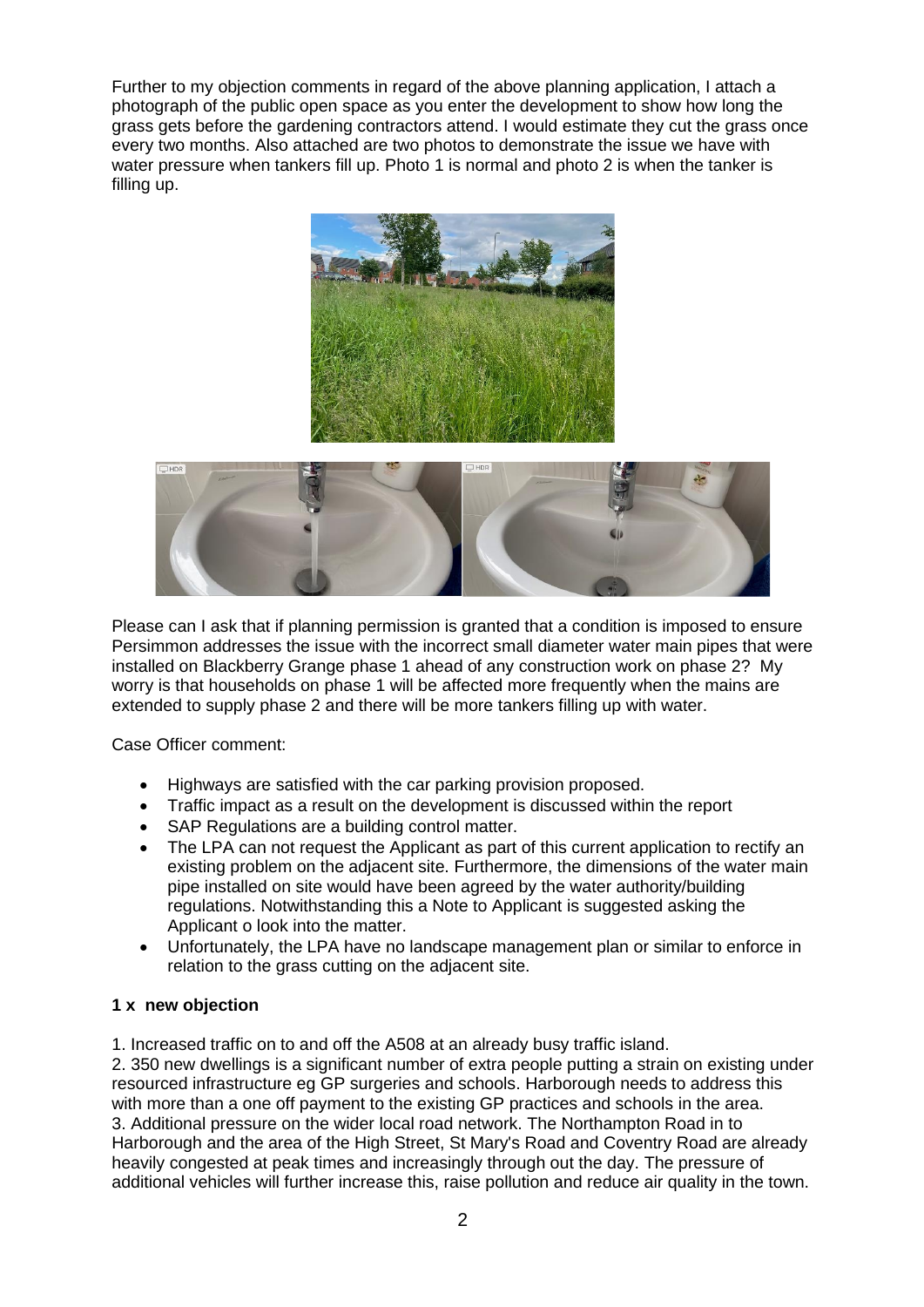4. The area proposed for development suffers from flooding/poor drainage during periods of heavy and or prolonged rain.

5.The addition of a further 350 homes in and already heavily developed area will increase problems with poor water pressure which is experienced by existing housing on Blackberry Grange.

6. This development will impact heavily on the peaceful rural surroundings, and significantly impinge on and increase the use of the Brampton Valley Way which is in need of significant work to maintain it for current usage.

Case Officer Comment – These issues have been raised by other objectors and have been addressed where necessary within the Planning Committee report.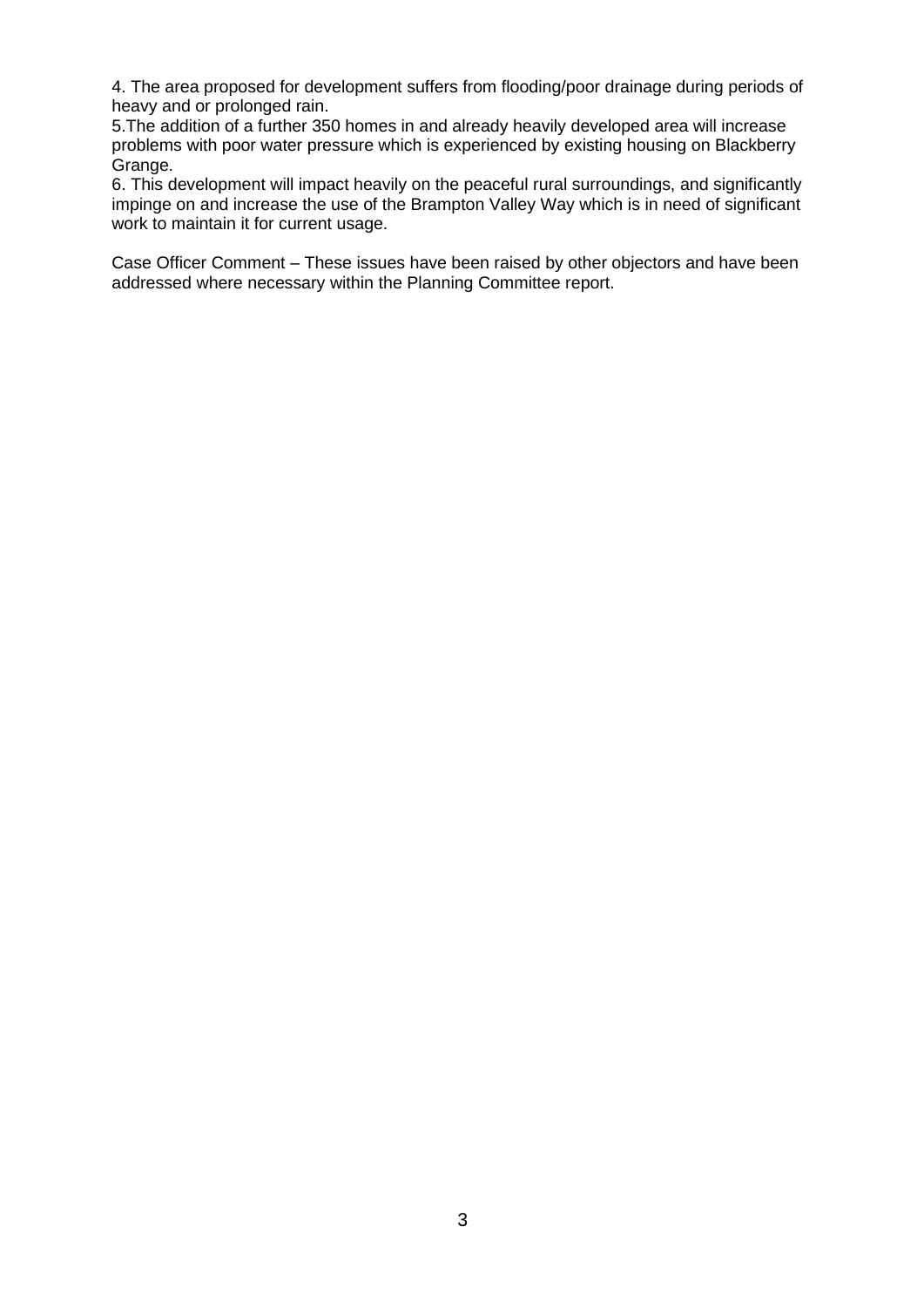| 21/00232/FUL | Demolition of existing agricultural buildings and erection of 4 dwellings: |
|--------------|----------------------------------------------------------------------------|
|              | Land at Elms Farm, Glen Road, Newton Harcourt                              |

## **Officer Report Amendments/Additions**

Remove the wording which has been **struck through** and add wording which is underlined.

#### *Pg. 79*

Figure 7. *Figure 7. Proposed site plan (the red dashed represents the initial plans submitted)*

#### *Pg. 84*

7.4 In this case there is an extant grant of prior approval (reference 19/01433/PDN) for the conversion of the existing poultry building to five four dwellings....

#### *Pg 85*

7.8 The proposal utilises a courtyard style layout, this is respectful of both an agricultural design ethos and reflects the adjacent courtyard pattern of development to the east. As outlined in Section 3.2 the footprint of the proposed buildings is smaller than the existing buildings and fall-back position. Nonetheless, the height of both buildings and the depth of the west elevation of Building 2 B is greater than the existing buildings. In general, the proposed buildings are narrower but have greater depths than existing

#### *Pg. 87/88*

7.11 The proposal would lead to an increase in the change of use of land to residential curtilage beyond the fall-back position. The residential curtilage for 19/01433/PDN was approximately  $1312m^2$ , the proposed residential curtilage as part of the current application is approximately 2165m<sup>2</sup> (see Fig.11a below). It is important to note that the access is not included in the residential curtilage for 19/01433/PDN as it was to be shared with the existing field access- the two figures are not therefore directly comparable. The use of the land for residential purposes changes the character and appearance of the land through its maintenance and the presence of domestic paraphernalia. In this case, the residential curtilages would be modest and in keeping with the adjacent residential properties and therefore do not present inappropriate incursion into the surrounding countryside. The indicative landscaping proposals include soft planting, hedging and post and rail fencing which would be appropriate to the surroundings.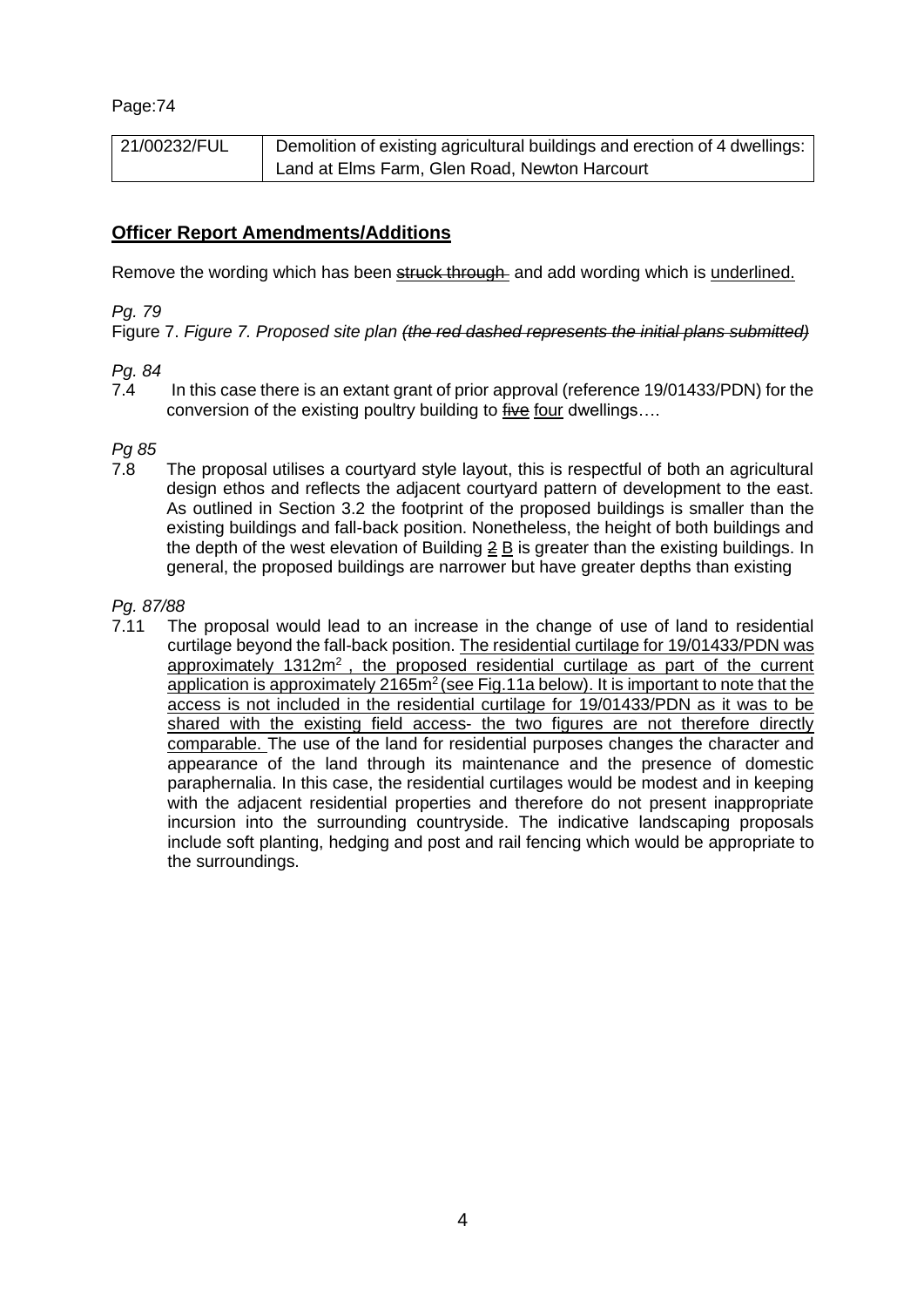

*Figure 11A- Comparison of residential curtilages for 19/01433/PDN (left) and the current application (right)*

#### *Pg 90*

7.24 *Paddock View*

Paddock View is the southernmost of the two neighbouring properties. The property has a bedroom window in the **east west elevation which overlooks the application site.** The property has a garden to the rear/south.

### **Final LCC Highways Comments (following the removal of the adjacent field access from the plans)**

#### **Substantive Response provided in accordance with article 22(5) of The Town and Country Planning (Development Management Procedure) (England) Order 2015:**

The Local Highway Authority (LHA) Advice is that, in its view, the impacts of the development on highway safety would not be unacceptable, and when considered cumulatively with other developments, the impacts on the road network would not be severe. Based on the information provided, the development therefore does not conflict with paragraph 109 of the National Planning Policy Framework (2019), subject to the conditions and/or planning obligations outlined in this report.

#### **Advice to Local Planning Authority**

The LHA are in receipt of revised drawings in connection with application 21/00232/FUL, which is for the demolition of existing agricultural buildings and erection of four dwellings in Newton Harcourt. The following comments should be read in conjunction with previous observations issued

to the Local Planning Authority dated 2nd March 2021.

The LHA have reviewed the submitted drawings and note the new field access has been omitted as previously advised. Previous drawings illustrated a new filed access to the west of the existing access to serve the surrounding farmland. The LHA advised all drawings are revised to remove the new field access as the design and access statement stated that a *'parallel planning application is to be submitted in order to re-locate the farm vehicle access to the west'*. Therefore it could then be assessed accordingly as part of the application submission to relocate the farm access.

Subsequently the LHA is satisfied with the development proposals subject to the conditions below.

**Conditions**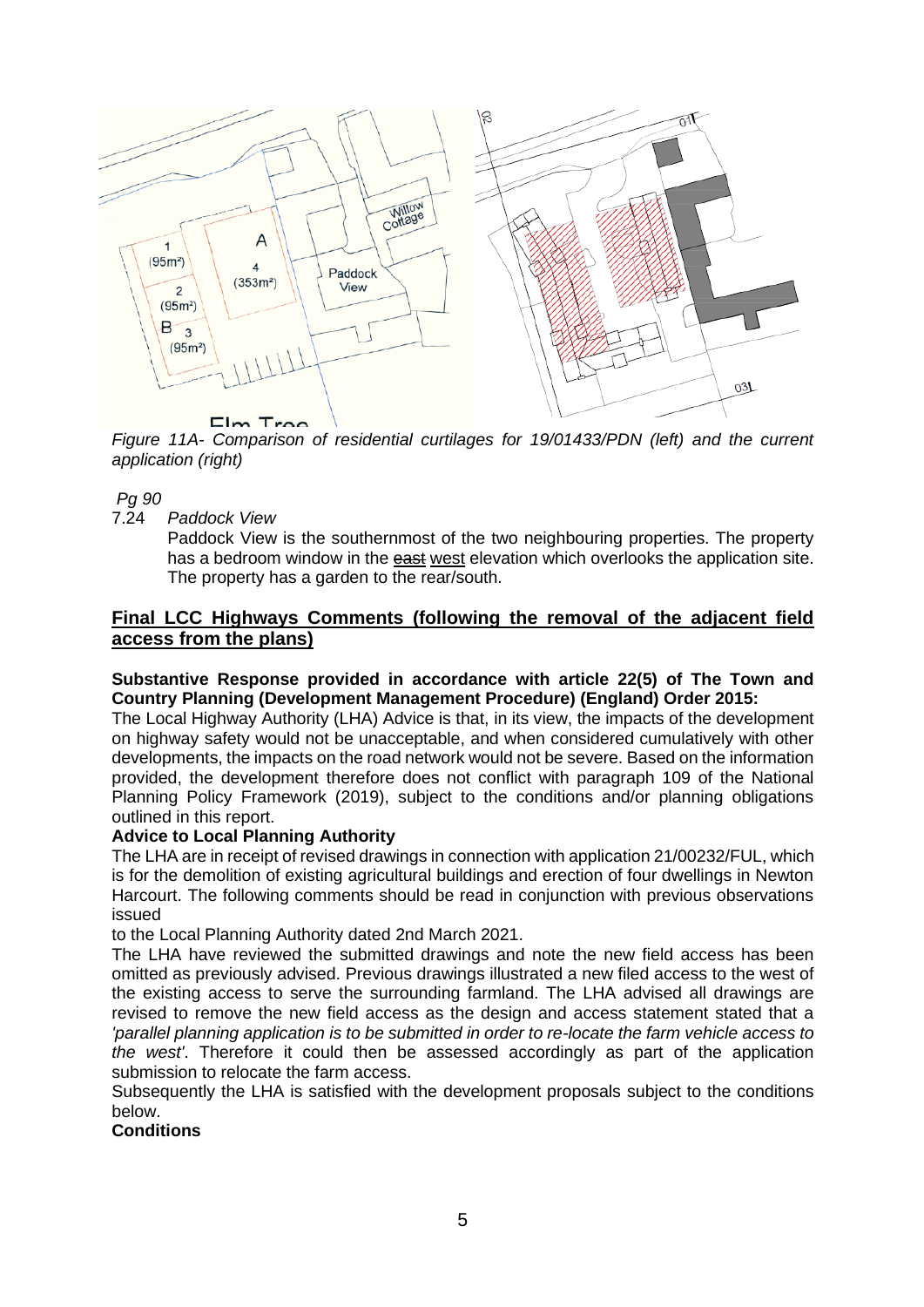1. The development hereby permitted shall not be occupied until such time as the access drive (and any turning space) has been surfaced with tarmacadam, or similar hard bound material (not loose aggregate) for a distance of at least 5 metres behind the highway boundary and, once provided, shall be so maintained in perpetuity.

REASON: To reduce the possibility of deleterious material being deposited in the highway (loose stones etc.) in the interests of highway safety and in accordance with the National Planning Policy Framework (2019).

2. The development hereby permitted shall not be occupied until such time as the existing gates to the vehicular access have been permanently removed. Notwithstanding the provisions of Part 2 of Schedule 2, Article 3 of the Town and Country Planning (General Permitted Development) (England) Order 2015 (or any Order revoking and re-enacting that Order) no vehicular access gates, barriers, bollards, chains or other such obstructions shall be erected within a distance of 5 metres of the highway boundary, nor shall any be erected within a distance of 5 metres of the highway boundary unless hung to open away from the highway.

REASON: To enable a vehicle to stand clear of the highway in order to protect the free and safe passage of traffic including pedestrians in the public highway in accordance with the National Planning Policy Framework (2019).

3. The development hereby permitted shall not be occupied until such time as the parking and turning facilities have been implemented in accordance with site plan as proposed drawing number ELM-MMA-Z0-XX-DR-A-01006 Rev P8. Thereafter the onsite parking provision shall be so maintained in perpetuity.

REASON: To ensure that adequate off-street parking provision is made to reduce the possibility of the proposed development leading to on-street parking problems locally (and to enable vehicles to enter and leave the site in a forward direction) in the interests of highway safety and

in accordance with the National Planning Policy Framework (2019).

#### **Informative**

Planning Permission does not give you approval to work on the public highway. To carry out off-site works associated with this planning permission, separate approval must first be obtained from Leicestershire County Council as Local Highway Authority. This will take the form of a major section 184 permit/section 278 agreement. It is strongly recommended that you make contact with Leicestershire County Council at the earliest opportunity to allow time for the process to be completed. The Local Highway Authority reserve the right to charge commuted sums in respect of

ongoing maintenance where the item in question is above and beyond what is required for the safe and satisfactory functioning of the highway. For further information please refer to the Leicestershire Highway Design Guide which is available at <https://resources.leicestershire.gov.uk/lhdg>

Officer comment- the highways arrangements had already been judged acceptable by the LHA. The suggested conditions are addressed in the amended conditions below.

## **Conditions**

Condition 11- to be amended following LCC Highways comments

11. Garages/Parking

The development hereby permitted shall not be occupied until such time as the parking and turning facilities have been implemented in accordance with site plan as proposed drawing number ELM-MMA-Z0-XX-DR-A-01006 Rev P8. Thereafter the parking spaces, including garages, shall be retained for this purpose on a permanent basis.

REASON: To ensure that adequate parking facilities are provided to prevent on-road parking in the locality (and to enable vehicles to enter and leave the site in a forward direction) in the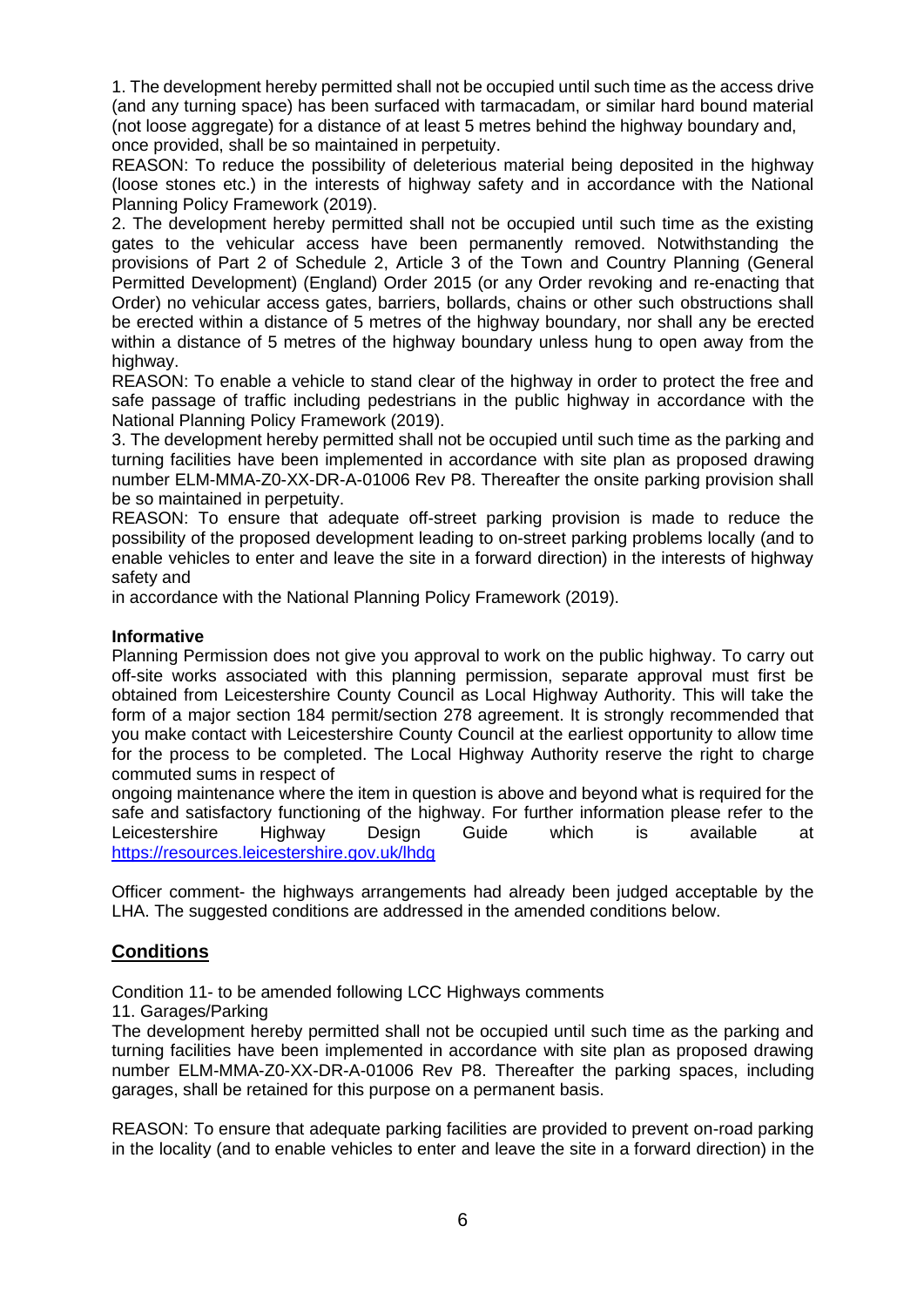interests of highway safety having regard to Harborough Local Plan Policies GD8 and IN2, and the National Planning Policy Framework.

Condition 12 – Added following LCC Highways comments

12.Access Drive/Turning Space

The development hereby permitted shall not be occupied until such time as the access drive (and any turning space) has been surfaced with tarmacadam, or similar hard bound material (not loose aggregate) for a distance of at least 5 metres behind the highway boundary and, once provided, shall be so maintained in perpetuity.

REASON: To reduce the possibility of deleterious material being deposited in the highway (loose stones etc.) in the interests of highway safety and in accordance with the National Planning Policy Framework (2019).

Condition 13- Added following LCC Highways comments

13. Existing gates removed and no new gates to access

The development hereby permitted shall not be occupied until such time as the existing gates to the vehicular access have been permanently removed. Notwithstanding the provisions of Part 2 of Schedule 2, Article 3 of the Town and Country Planning (General Permitted Development) (England) Order 2015 (or any Order revoking and re-enacting that Order) no vehicular access gates, barriers, bollards, chains or other such obstructions shall be erected within a distance of 5 metres of the highway boundary, nor shall any be erected within a distance of 5 metres of the highway boundary unless hung to open away from the highway.

REASON: To enable a vehicle to stand clear of the highway in order to protect the free and safe passage of traffic including pedestrians in the public highway in accordance with the National Planning Policy Framework (2019).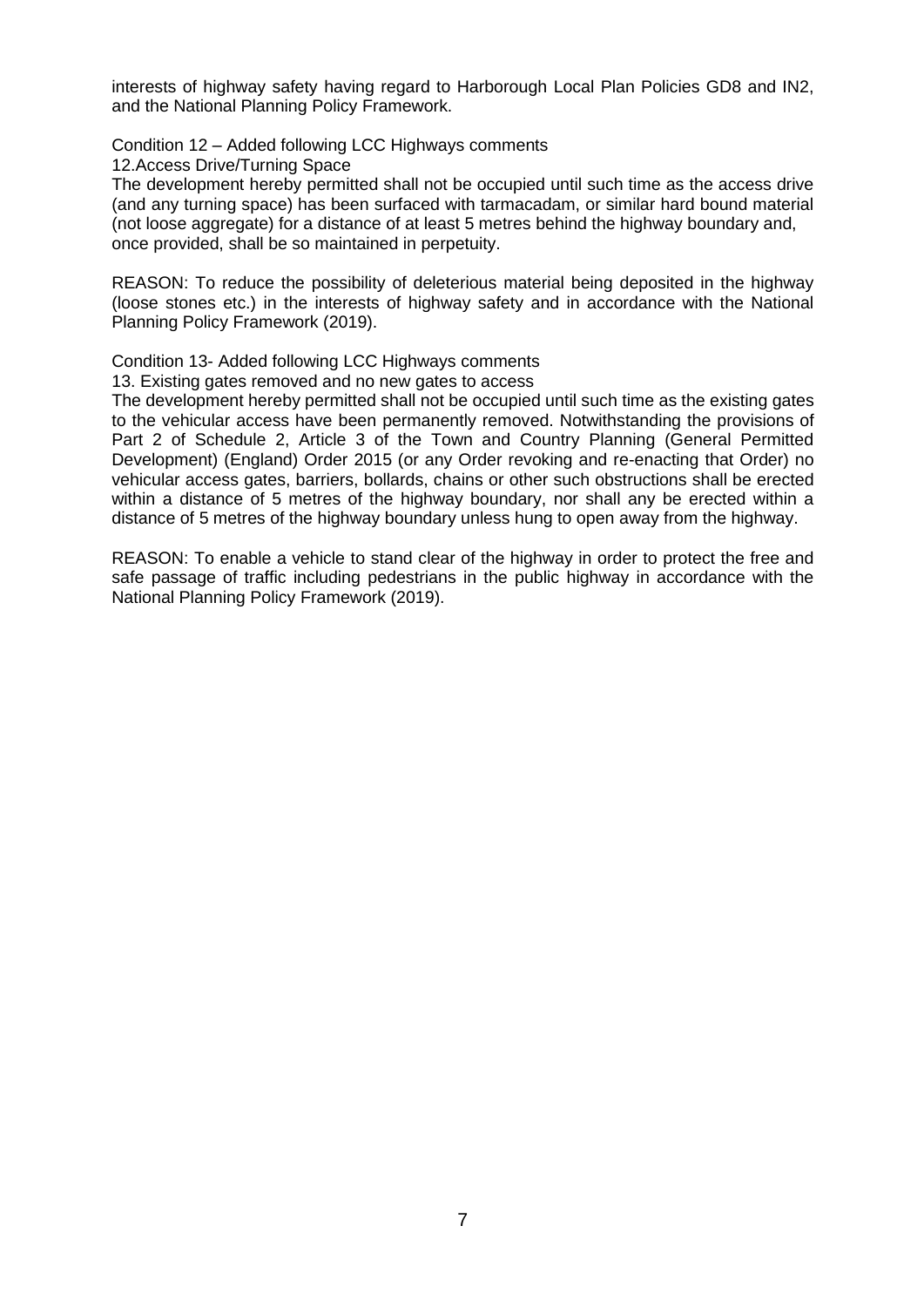| 21/00331/FUL | Conversion and change of use of retail units (A1) to 4 dwellings: |
|--------------|-------------------------------------------------------------------|
|              | 136 Station Road, Broughton Astley                                |

# **Officer Report Amendment**

Remove the wording which has been struck through and add wording which is underlined.

*Pg. 101*

The proposal is to change the use of the existing shop to three four residential dwellings.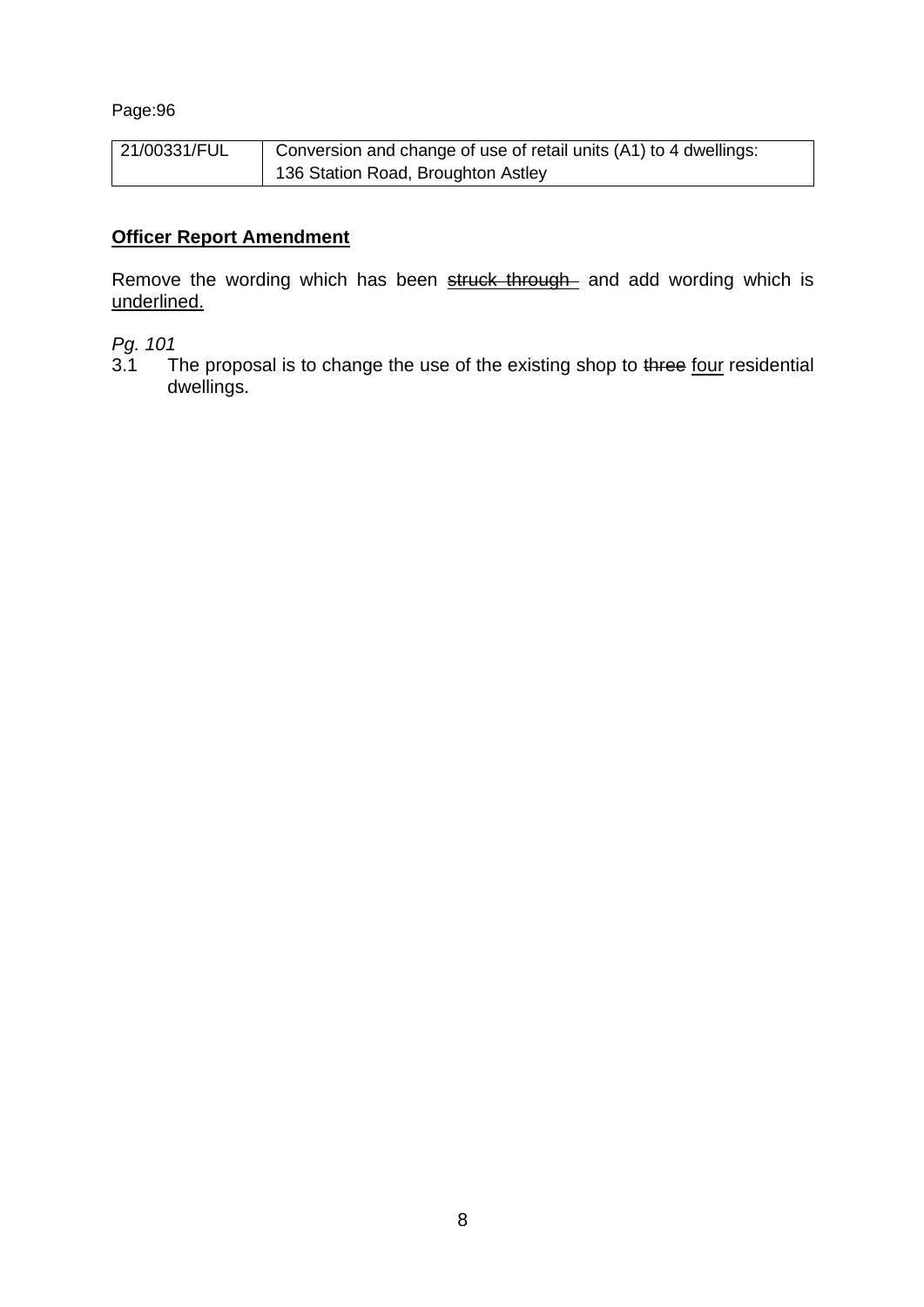| 21/00443/REM | Application for approval of Reserved Matters pursuant to outline  |
|--------------|-------------------------------------------------------------------|
|              | application ref. 15/01531/OUT (APP/F2415/W/18/3206289), primary   |
|              | infrastructure, including estate road and associated landscaping, |
|              | drainage, utilities and open space:                               |
|              | Land at Mere Lane, Bittesby                                       |

#### **Additional Neighbour Comments**

1 further comment in addition to previous comments made, received from a property at the northern end of the application site:

• Just to confirm that we shall not be making an objection to the above application as outstanding issues have been cleared up.

#### **Amended Conditions / Informatives**

The following conditions should be amended to include the wording in *italics and underlined*, and remove the wording which has been *struck through*:

#### **5 Footpath Treatment**

No *above ground* development shall take place until a scheme for the treatment of the Public Footpaths W89/W92 and Bridleways W86/W88 has been submitted and approved in writing by the Local Planning Authority. Such a scheme shall include provision for their management during construction, fencing, surfacing, width, *structures*, *and* signing *and landscaping* in accordance with the principles set out in the Leicestershire County Council's Guidance Notes for Developers. Thereafter the development shall be carried out in accordance with the agreed scheme and timetable.

REASON: to protect and enhance Public Rights of Way and access in accordance with Policies BE2 and GD8 of the Harborough Local Plan and Paragraph 98 of the National Planning Policy Framework 2019.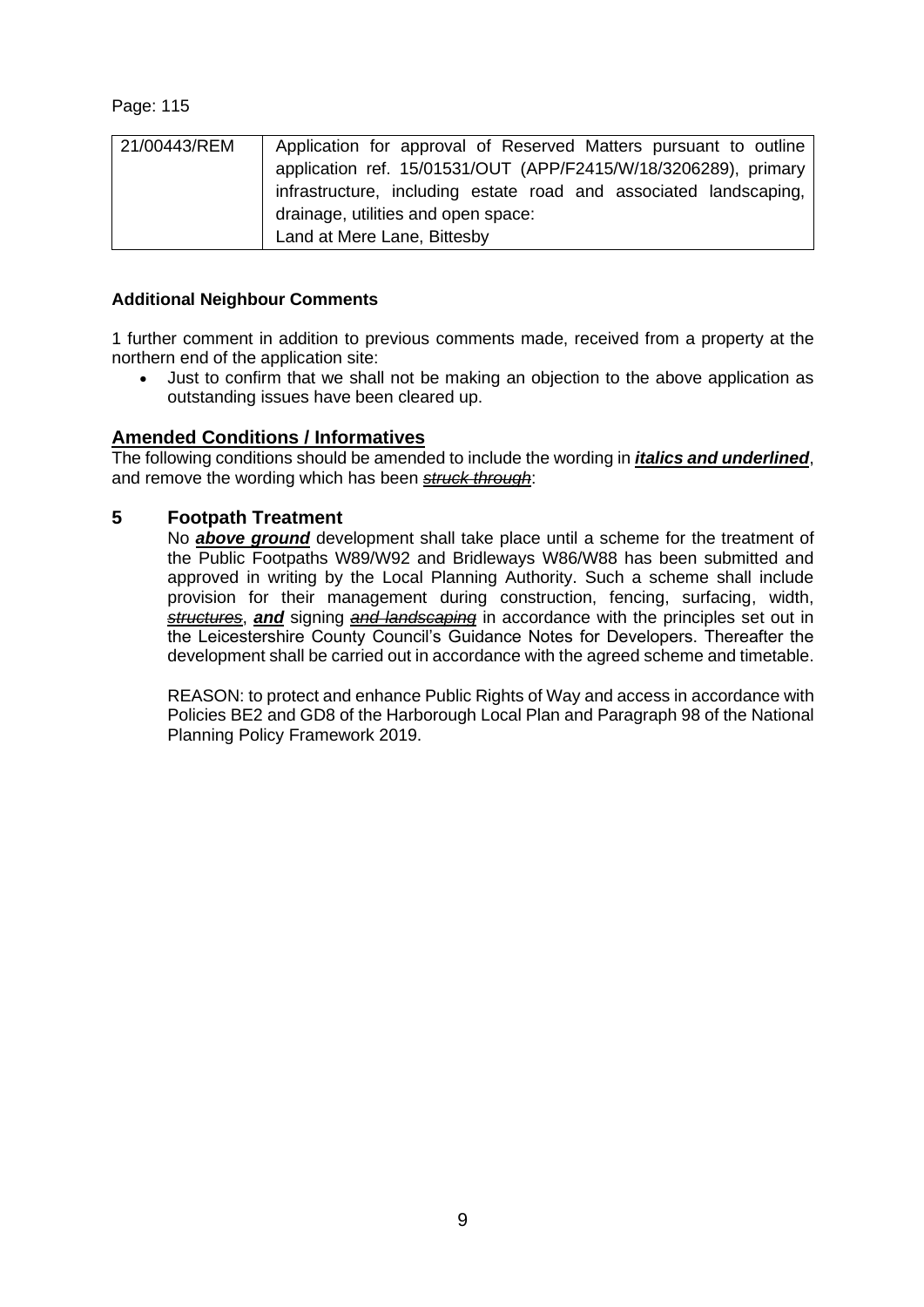| 21/00687/CLU | Certificate of Lawfulness of Proposed Development for the erection of<br>a single storey rear extension with a lean-to roof and rooflights, and the<br>conversion of the existing loft space to habitable accommodation and<br>storage, involving the installation of rooflights to the front and rear roof<br>slopes:<br>39 Freshman Way, Market Harborough |
|--------------|--------------------------------------------------------------------------------------------------------------------------------------------------------------------------------------------------------------------------------------------------------------------------------------------------------------------------------------------------------------|
|--------------|--------------------------------------------------------------------------------------------------------------------------------------------------------------------------------------------------------------------------------------------------------------------------------------------------------------------------------------------------------------|